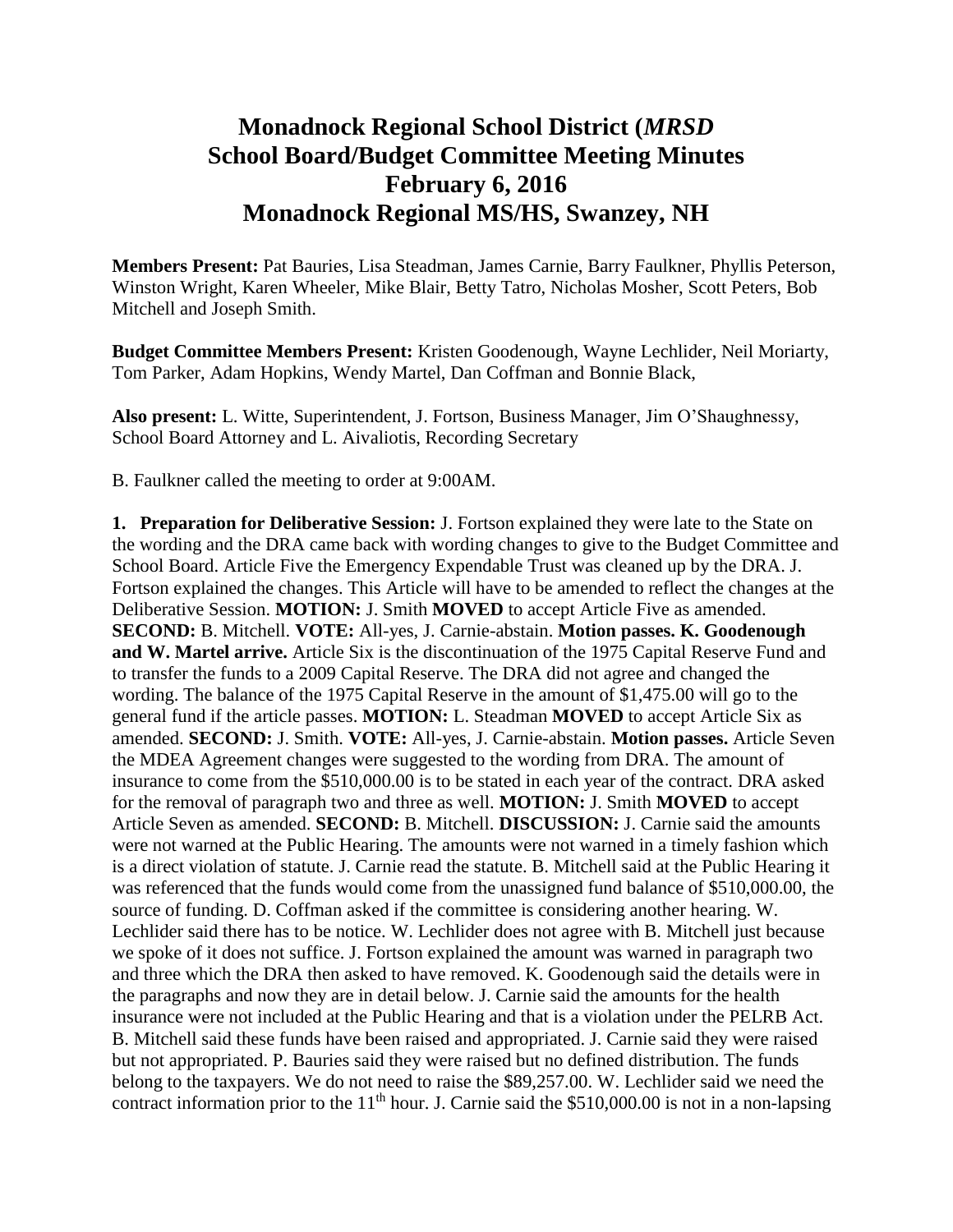fund. It is an attempt to carry forward in a contract. This is an effort to carry to the next year without the voters voting on it. The funds were clearly defined in the contract. The funds end on June 30, 2016. There is no Evergreen Clause. J. O'Shaughnessy said we are proposing to carry some of it than a non-lapsing fund next year. J. O'Shaughnessy said it should have been in a nonlapsing fund. J. Carnie said that is not a good solution. This affects the tax rate. J. O'Shaughnessey said we are arguing about semantics. B. Mitchell said all presented insurance is funded by the \$510,000.00. J. Carnie said it does not specify. D. Coffman commented we need to move on. J. O'Shaughnessy said it does solve the complicated problem but it is not pretty. N. Moriarty commented on the Stay at Home Rule. J. O'Shaughnessy said the subject matter has not changed. **MOTION:** B. Mitchell **MOVED** to call for the vote. **SECOND:** J. Smith **VOTE:**  B. Faulkner-yes, J. Smith-yes, B. Mitchell-yes, L. Steadman-yes, K. Wheeler-no, N. Mosherabstain, J. Carnie-no, P. Bauries-no, P. Peterson-no, B. Tatro-yes, M. Blair-yes, W. Wright-no and S. Peters-yes. **Motion fails. DISCUSSION:** W. Lechlider said the Budget Committee does not support this article. B. Faulkner said the Board has a good faith issue. J. Carnie said to return the \$510,000.00 to the taxpayers and put the actual cost, the true cost. **VOTE:** B. Faulkner-yes, J. Smith-yes, B. Mitchell-yes, L. Steadman-yes, K. Wheeler-abstain, N. Mosher-abstain, J. Carnie-no, P. Bauries-abstain, P. Peterson-no, B. Tatro-yes, M. Blair-abstain, W. Wright-yes and S. Peters-yes. **Motion passes.** 

## **B. Faulkner called for a recess while the School Board and the Budget Committee attend the Deliberative Session.**

## **The School Board and the Budget Committee return from the Deliberative Session.**

### **MOTION:** N. Moriarty **MOVED** not to support Article One.

**SECOND:** D. Coffman. **VOTE:** N. Moriarty-yes, W. Lechlider-yes, W. Martel-yes, B. Blackyes, T. Parker-yes, D. Coffman-yes, A. Hopkins-yes and K. Goodenough-no. **Motion passes.**

**Budget Committee Adjourns: Motion to adjourn: MOTION:** N. Moriarty **MOVED** to adjourn the meeting at 1:50 PM. **SECOND:** T. Parker. **VOTE:** Unanimous for Budget Committee present. **Motion passes.** 

### **M. Blair, S. Peters and J. Carnie did not return to the meeting after the Deliberative Session.**

**MOTION:** B. Mitchell **MOVED** to accept Article One as amended at the Deliberative Session. **SECOND:** L. Steadman. **VOTE:** B. Mitchell-yes, J. Smith-yes, K. Wheeler-yes, N. Mosher-yes, P. Bauries-no, L. Steadman-yes, B. Tatro-yes, P. Peterson-yes, B. Faulkner-yes and W. Wrightyes. **Motion passes.** 

**MOTION:** L. Steadman **MOVED** to accept Article Five as amended at the Deliberative Session. **SECOND:** W. Wright. **VOTE:** Unanimous for those present. **Motion passes.** 

**MOTION:** J. Smith **MOVED** to accept Article Six as amended at the Deliberative Session. **SECOND:** W. Wright. **VOTE:** Unanimous for those present. **Motion passes.**